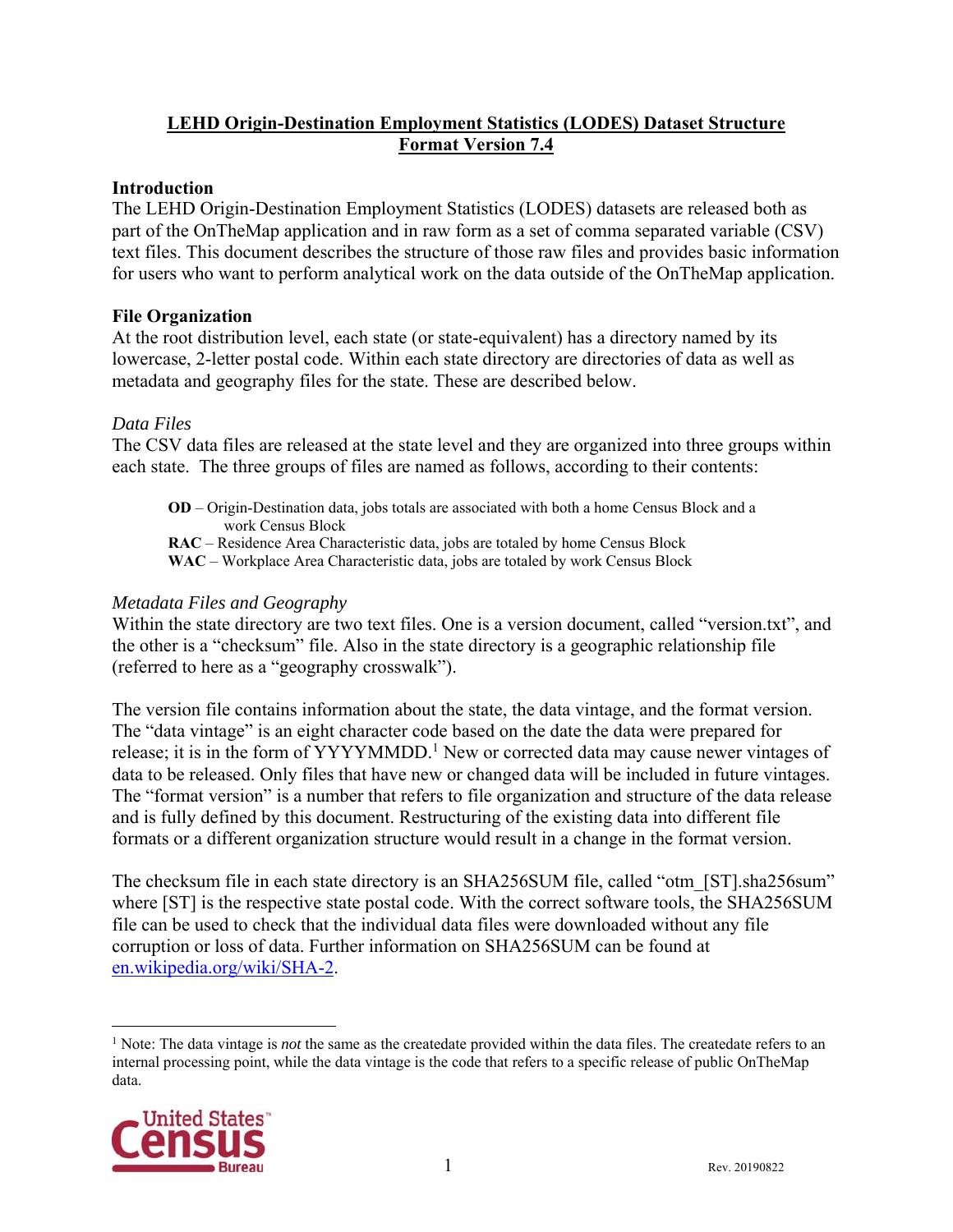The geography crosswalk is a relationship file that establishes the hierarchical connection between each 2010 census tabulation block and all higher level geographic entities supported by the OnTheMap system. The geography crosswalk file is distributed as a Gzipped (see below) CSV. More detail about this file, including the layout, is available in the Geography Crosswalk section below.

A typical directory tree looks as follows:

```
\setminus|-- ak
    | -- \circ d| | `-- (individual origin-destination data files) 
     | |-- rac 
        | | `-- (individual residence area characteristics data files) 
     -- wac
         -- (individual workplace area characteristics data files)
     -- ak_xwalk.csv.gz
     | |-- otm_ak.md5sum 
     -- version.txt
-- az
| 
(more states)
```
For users who want to automate the download of LODES data files, the root location of the directory structure is lehd.ces.census.gov/data/lodes/LODES7/. This location can be accessed directly via a web browser. Additionally, users can direct their browsers to lehd.ces.census.gov/data/#lodes for single-file downloads.

All CSV files are compressed using a GZip algorithm, which appends a ".gz" to the end of the filename. Most commonly used compression/extraction software packages can decompress these files (see en.wikipedia.org/wiki/Zip (file format)).

# **Data Coverage and Availability**

Data are currently available for most states in most years. The LED Partnership consists of 53 State and Territorial Partners, of which 51 are producing data for OnTheMap. With the exceptions listed below 50 of states (or state equivalents) have OD, RAC, and WAC data for all 16 years of data (2002-2017).

Datasets for 2009-2017 contain additional variables (Race, Ethnicity, Education, and Sex) on the RAC and WAC files that are not available in other years of data.<sup>2</sup> And datasets for 2011-2017 contain further additional variables (Firm Age and Firm Size) on the WAC files.<sup>3,4</sup> The data structure for all years of data has been expanded to include space for these new variables, but in earlier years these variables contain only zeroes. See the File Naming Conventions and File Structure segment of this document for more information.

Additionally, Firm Age and Firm Size are only made available for the All Private Jobs job type (JT02).



 $\overline{a}$  $2$  Race, Ethnicity, Educational Attainment, and Sex variables are made available through a Beta release.

<sup>&</sup>lt;sup>3</sup> Firm Age and Firm Size are made available through a Beta release.<br><sup>4</sup> Additionally, Firm Age and Firm Size are only made available for the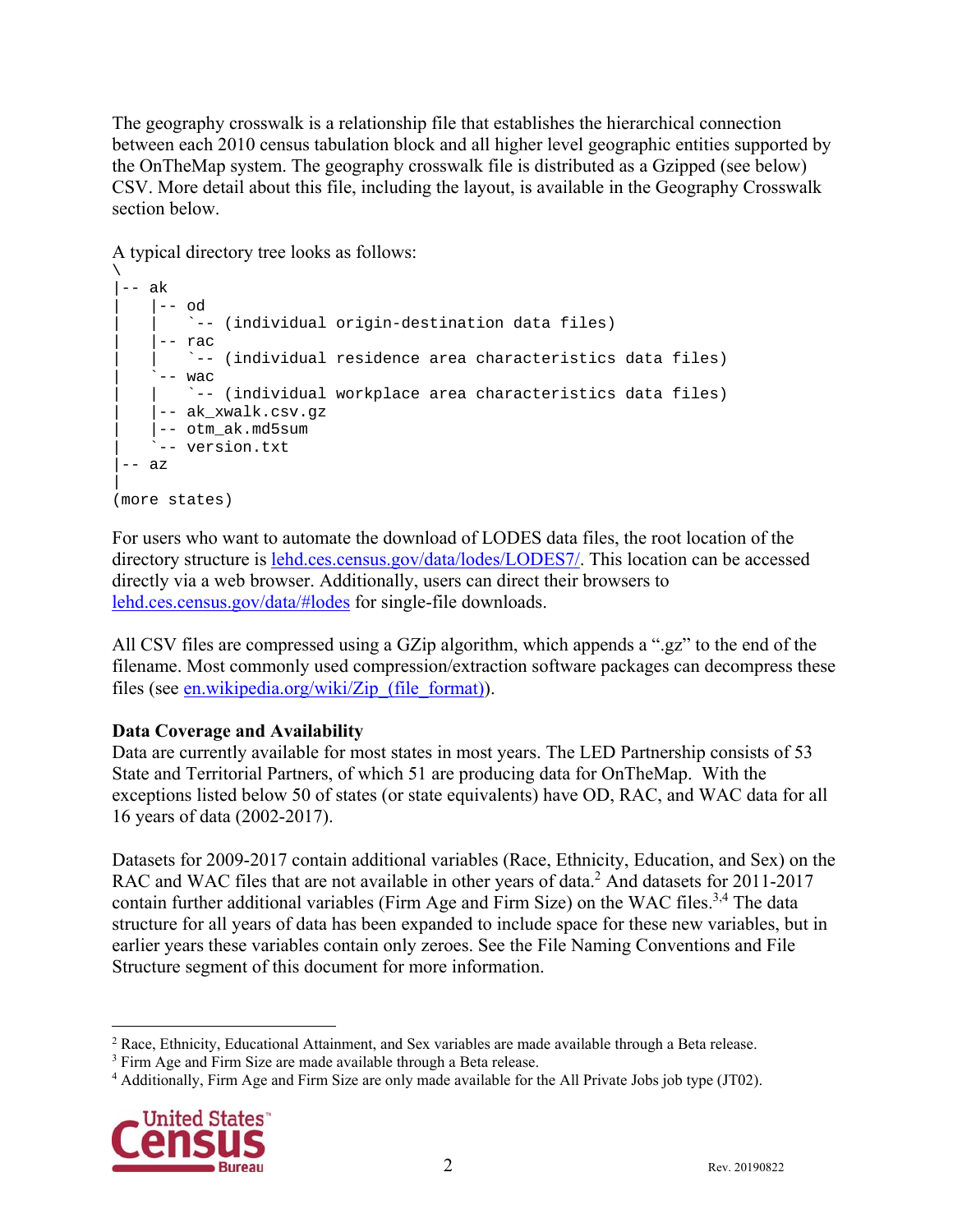Datasets for 2010 through 2015 contain additional Job Types that cover Federal employment as supplied by the Office of Personnel Management (OPM). The data structure is outlined in the File Naming Conventions and File Structure segment of this document.

States and territories which are not in "regular production" do have RAC datasets available, however these only include jobs for workers employed in the 51 LODES/OnTheMap states and territories. The partners that are *not* in regular production for the purposes of LODES/OnTheMap are Puerto Rico and the U.S. Virgin Islands. Additionally, due to historical unavailability/data sharing limitations/significant QA issues, a handful of state-year combinations of data are *not* part of LODES/OnTheMap. These full list of missing state-year combinations is given in the table below:

| <b>State-Year Combinations without OD/WAC data</b> |           |  |  |
|----------------------------------------------------|-----------|--|--|
| State (or equivalent)                              | Years     |  |  |
| Alaska                                             | 2017      |  |  |
| Arizona                                            | 2002-2003 |  |  |
| Arkansas                                           | 2002      |  |  |
| District of Columbia                               | 2002-2009 |  |  |
| Massachusetts                                      | 2002-2010 |  |  |
| Mississippi                                        | 2002-2003 |  |  |
| New Hampshire                                      | 2002      |  |  |
| South Dakota                                       | 2017      |  |  |
| Puerto Rico                                        | All Years |  |  |
| U.S. Virgin Islands                                | All Years |  |  |

These specific state-year combinations will have only RAC files and not OD or WAC files, similar to those states not in regular production. For a state-year with a full complement of data, in 2009 and earlier there are 8 OD files, 40 RAC files, and 40 WAC files. From 2010 through 2015 there are 12 OD files, 60 RAC files, and 60 WAC files. For 2016 and 2017 there are 8 OD files, 40 RAC files, and 40 WAC files. In some cases, individuals files produced for a state-year combination may contain no data because there are no jobs in the specific combination of stateyear-jobtype-filetype. When this occurs the individual file still exists, but only contains the file header as specified below.

For more information about Firm Age and Firm Size variables, please see lehd.ces.census.gov/research/. For more information about Federal employment data in LODES, please see lehd.ces.census.gov/doc/help/onthemap/FederalEmploymentInOnTheMap.pdf as well as lehd.ces.census.gov/doc/help/onthemap/LODES Data Note - Fed Emp 2015.pdf.<sup>5</sup> For more information on the LED partnership, please visit lehd.ces.census.gov/.

<sup>&</sup>lt;sup>5</sup> Also see: http://lehd-app1.dev.ces.census.gov/applications/help/onthemap.html#!faqs#24 for information on Federal employment in 2016 and 2017.

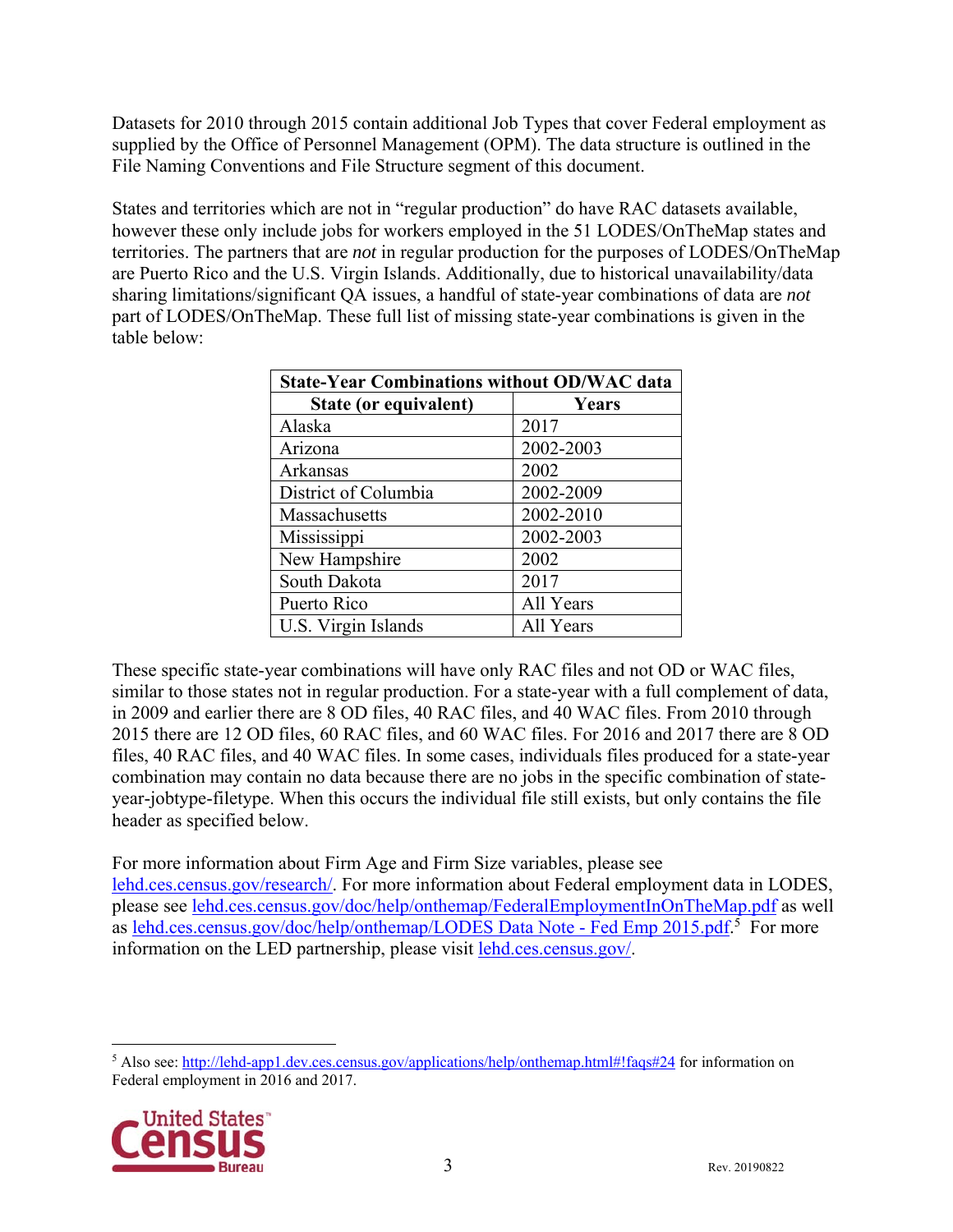# **Geography Vintage**

LODES Version 7.4 is based on 2018 TIGER/Line shapefiles.<sup>6</sup> The data are enumerated with 2010 census blocks. Prior to LODES Version 6.0, data releases used 2000 census blocks as the base vintage. Basic information on 2010 census blocks can be found at www.census.gov/programs-surveys/geography/geographies/reference-files.2010.html. General information on the relationships between 2000 census blocks and 2010 census blocks can be found at www.census.gov/geographies/reference-files/time-series/geo/relationship-files.html. The methods used to translate historical data into 2010 census blocks can be found at lehd.ces.census.gov/doc/help/onthemap/OnTheMap2010Geography.pdf.

# **Format Version**

This document – LODES Format Version 7.4 – describes the structure for the data released along with the following OnTheMap Application versions:

OnTheMap Version 6.7 – Released August 29, 2019

LODES Format Version 7.3 describes the structure of the data released with the earlier OnTheMap Application Versions.7

OnTheMap Version 6.6 – Released September 20, 2017

LODES Format Version 7.2 describes the structure of the data released with the earlier OnTheMap Application Versions.8

> OnTheMap Version 6.5.1 – Released April 11, 2017 OnTheMap Version 6.5 – Released March 3, 2016

LODES Format Version 7.1 describes the structure of the data released with the earlier OnTheMap Application Versions.9

> OnTheMap Version 6.4.1 – Released August 12, 2015 OnTheMap Version 6.4 – Released July 7, 2015

LODES Format Version 7.0 describes the structure of the data released with the earlier OnTheMap Application Versions.10

> OnTheMap Version 6.3 – Released December 3, 2014 OnTheMap Version 6.2 – Released December 3, 2013 OnTheMap Version 6.1.2 – Released May 15, 2013

<sup>&</sup>lt;sup>10</sup> See lehd.ces.census.gov/onthemap/LODES7/LODESTechDoc7.0.pdf for more information.



 $\overline{a}$ <sup>6</sup> See www.census.gov/geo/maps-data/data/tiger-line.html for more information on the TIGER/Line data products and lehd.ces.census.gov/applications/help/onthemap.html#!geographic\_data for more information on how OnTheMap sources its geography.

<sup>&</sup>lt;sup>7</sup> See lehd.ces.census.gov/onthemap/LODES7/LODESTechDoc7.3.pdf for more information.

<sup>&</sup>lt;sup>8</sup> See lehd.ces.census.gov/onthemap/LODES7/LODESTechDoc7.2.pdf for more information.

<sup>&</sup>lt;sup>9</sup> See lehd.ces.census.gov/onthemap/LODES7/LODESTechDoc7.1.pdf for more information.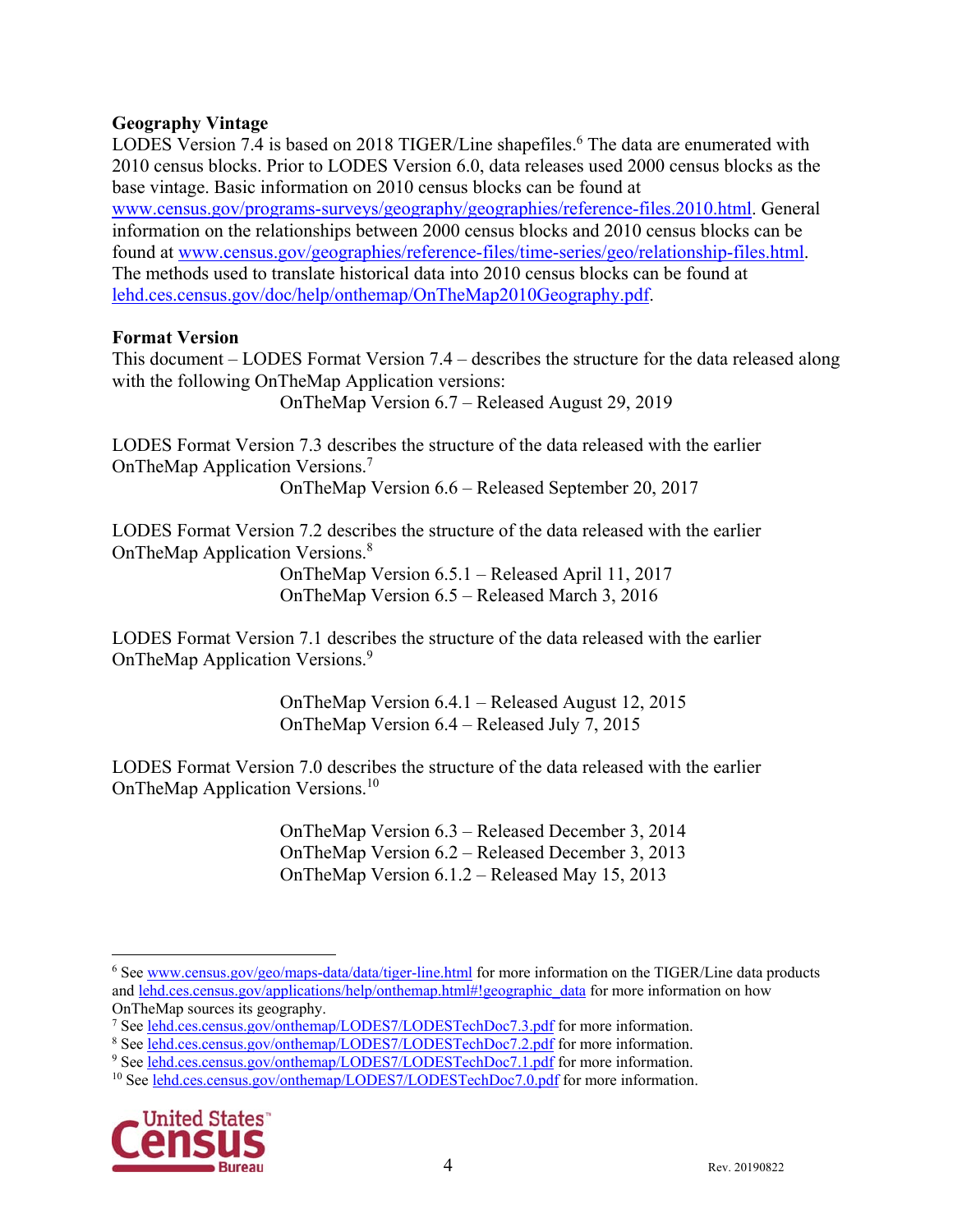LODES Format Version 6.1 describes the structure of the data released with the earlier OnTheMap Application Versions.<sup>11</sup>

> OnTheMap Version 6.1.1 – Released August 6, 2012 OnTheMap Version 6.1 – Released May 31, 2012

LODES Format Version 6.0 describes the structure of data released with the earlier OnTheMap Application versions.<sup>12,13</sup>

Application Version 6.0 – Released January 26, 2012

Format version  $5.0^{14}$  describes the structure of data released along with the earlier OnTheMap Application versions:

> Application Version 5.0 – Released December 13, 2010 Application Version 5.1 – Released February 15, 2011

Format version 4.1<sup>15</sup> describes the structure of data released along with the earlier OnTheMap Application versions:

Application Version 3.0 – Released September 4, 2008 Application Version 3.1 – Released September 11, 2008 Application Version 3.2 – Released December 15, 2008 Application Version 4.0 – Released December 14, 2009 Application Version 4.1 – Released May 27, 2010

For further information on the background and release history of OnTheMap data, please visit lehd.ces.census.gov/applications/help/onthemap.html#!what is onthemap.

# **File Naming Conventions and File Structure**

The structure of the three types of files are described on the following pages:

<sup>14</sup> See lehd.ces.census.gov/onthemap/LODES5/OnTheMapDataTechDoc5.0.pdf for more information.

<sup>&</sup>lt;sup>15</sup> See lehd.ces.census.gov/onthemap/LODES5/OnTheMapDataTechDoc4.1.pdf for more information.



<sup>&</sup>lt;sup>11</sup> See lehd.ces.census.gov/onthemap/LODES6/LODESTechDoc6.1.pdf for more information.

<sup>&</sup>lt;sup>12</sup> See lehd.ces.census.gov/onthemap/LODES6/LODESTechDoc6.0.pdf for more information.

<sup>&</sup>lt;sup>13</sup> The only difference in structure between Version 6.0 and Version 6.1 is the addition of two new job types to cover Federal employment.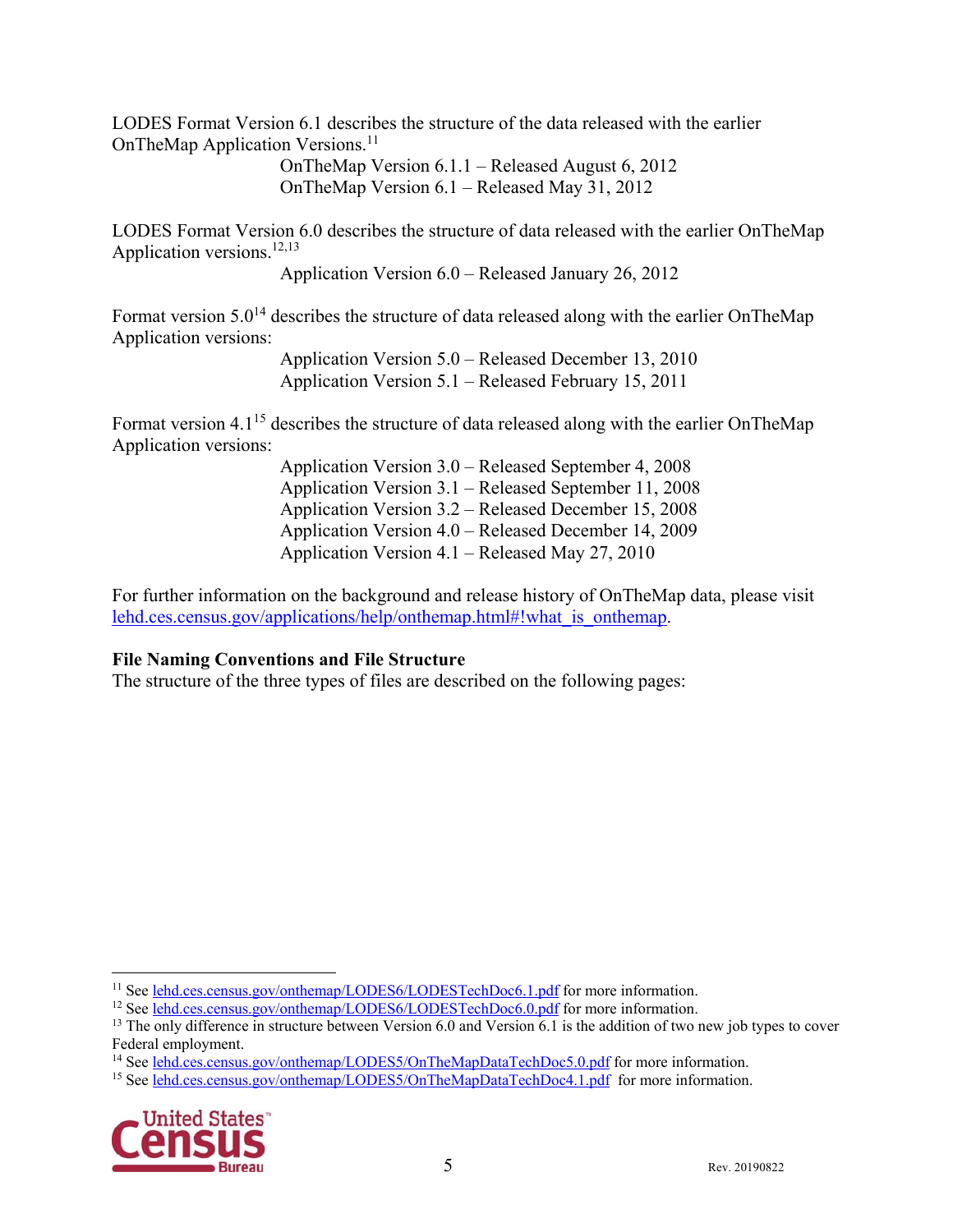**OD** 

Filename of the OD datasets are described by the following templates [ST]\_od\_[PART]\_[TYPE]\_[YEAR].csv.gz where

- [ST] = lowercase, 2-letter postal code for a chosen state
- [PART] = Part of the state file, can have a value of either "main" or "aux". Complimentary parts of the state file, the main part includes jobs with both workplace and residence in the state and the aux part includes jobs with the workplace in the state and the residence outside of the state.
- [TYPE] = Job Type, can have a value of "JT00" for All Jobs, "JT01" for Primary Jobs, "JT02" for All Private Jobs, "JT03" for Private Primary Jobs, "JT04" for All Federal Jobs, or "JT05" for Federal Primary Jobs.
- [YEAR] = Year of job data. Can have the value of 2002-2015 for most states.

As an example the main OD file of Primary Jobs in 2007 for California would be the file: ca\_od\_main\_JT01\_2007.csv.gz

| <b>Origin-Destination (OD) File Structure</b> |                   |             |                                                                         |
|-----------------------------------------------|-------------------|-------------|-------------------------------------------------------------------------|
| Pos                                           | <b>Variable</b>   | <b>Type</b> | <b>Explanation</b>                                                      |
|                                               | w geocode         |             | Charl 5   Workplace Census Block Code                                   |
| 2                                             | h geocode         |             | Charl 5   Residence Census Block Code                                   |
| 3                                             | <b>S000</b>       | Num         | Total number of jobs                                                    |
| 4                                             | SA01              | Num         | Number of jobs of workers age 29 or younger <sup>16</sup>               |
| 5                                             | SA02              | Num         | Number of jobs for workers age 30 to 54 <sup>16</sup>                   |
| 6                                             | SA03              | Num         | Number of jobs for workers age 55 or older <sup>16</sup>                |
| 7                                             | SE <sub>01</sub>  | Num         | Number of jobs with earnings \$1250/month or less                       |
| 8                                             | SE <sub>02</sub>  | Num         | Number of jobs with earnings \$1251/month to \$3333/month               |
| 9                                             | SE <sub>0</sub> 3 | Num         | Number of jobs with earnings greater than \$3333/month                  |
| 10                                            | SI01              | Num         | Number of jobs in Goods Producing industry sectors                      |
| 11                                            | <b>SI02</b>       | Num         | Number of jobs in Trade, Transportation, and Utilities industry sectors |
| 12                                            | <b>SI03</b>       | Num         | Number of jobs in All Other Services industry sectors                   |
| 13                                            | createdate        | Char        | Date on which data was created, formatted as YYYYMMDD                   |

The structure of the OD files is as follows:

<sup>&</sup>lt;sup>16</sup> For the 2012 data year and later, the job frame has been constrained to include only workers age 14 to 99, so that the youngest age group becomes 14 to 29 and the oldest age group becomes 55 to 99.

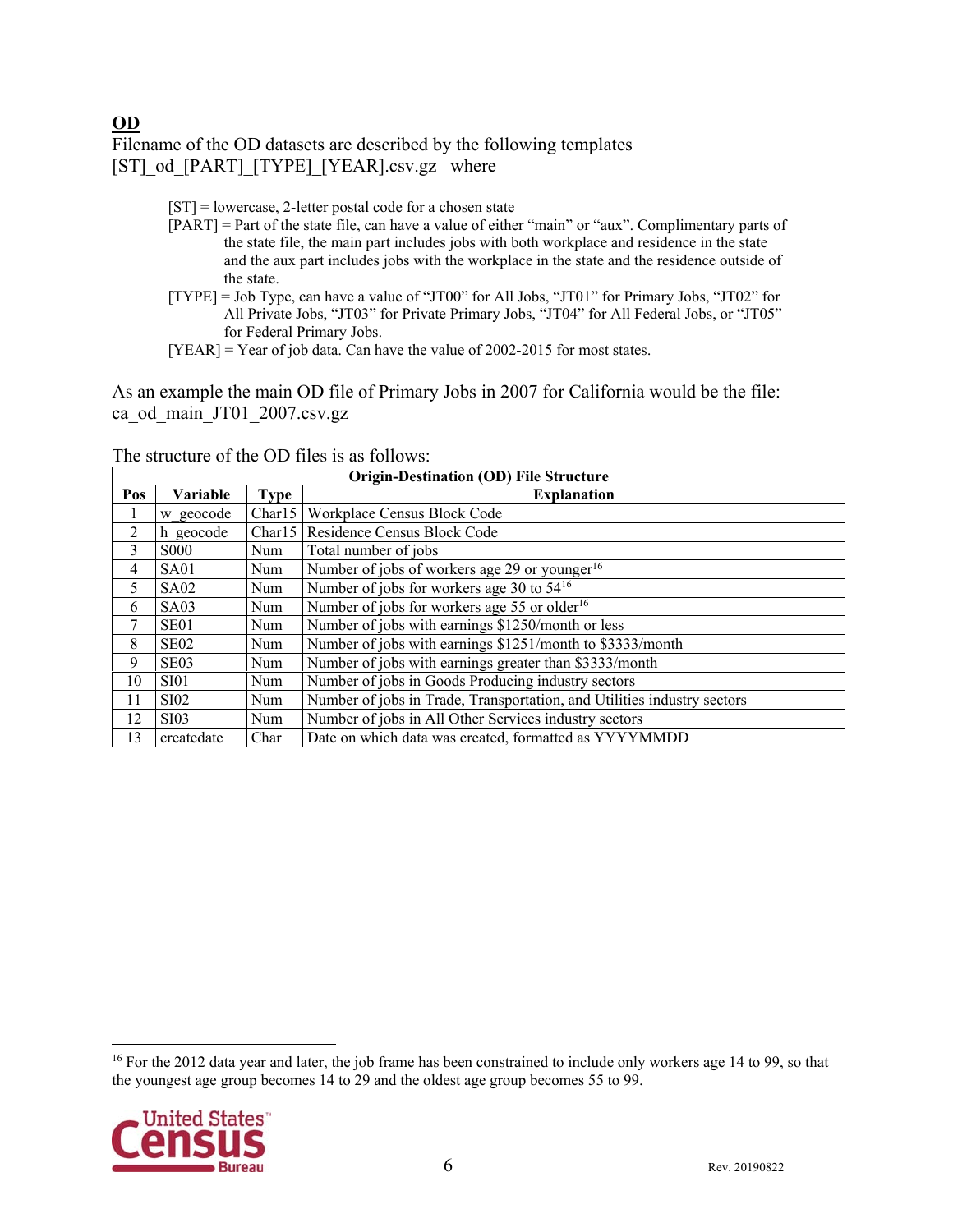# **RAC**

Filenames of the RAC datasets are described by the following template: [ST] rac [SEG] [TYPE] [YEAR] 1.csv.gz where

- [ST] = lowercase, 2-letter postal code for a chosen state
- [SEG] = Segment of the workforce, can have the values of "S000", "SA01", "SA02", "SA03", "SE01", "SE02", "SE03", "SI01", "SI02", or "SI03". These correspond to the same segments of the workforce as are listed in the OD file structure above.
- [TYPE] = Job Type, can have a value of "JT00" for All Jobs, "JT01" for Primary Jobs, "JT02" for All Private Jobs, "JT03" for Private Primary Jobs, "JT04" for All Federal Jobs, or "JT05" for Federal Primary Jobs.
- $[YEAR] = Year of job data. Can have the value of 2002-2015 for most states.$

As an example the RAC file of All Jobs for workers age 29 or younger in 2004 for New Jersey would be the file: nj\_rac\_SA01\_JT00\_2004.csv.gz

|                | <b>Residence Area Characteristics (RAC) File Structure</b> |              |                                                                                      |  |
|----------------|------------------------------------------------------------|--------------|--------------------------------------------------------------------------------------|--|
| Pos            | Variable                                                   | <b>Type</b>  | <b>Explanation</b>                                                                   |  |
| 1              | h geocode                                                  | Char15       | Residence Census Block Code                                                          |  |
| $\overline{c}$ | C000                                                       | Num          | Total number of jobs                                                                 |  |
| $\overline{3}$ | CA01                                                       | Num          | Number of jobs for workers age 29 or younger <sup>16</sup>                           |  |
| 4              | CA02                                                       | Num          | Number of jobs for workers age 30 to 54 <sup>16</sup>                                |  |
| 5              | CA03                                                       | Num          | Number of jobs for workers age 55 or older <sup>16</sup>                             |  |
| 6              | CE01                                                       | Num          | Number of jobs with earnings \$1250/month or less                                    |  |
| $\overline{7}$ | CE <sub>02</sub>                                           | Num          | Number of jobs with earnings \$1251/month to \$3333/month                            |  |
| 8              | CE <sub>03</sub>                                           | Num          | Number of jobs with earnings greater than \$3333/month                               |  |
| $\mathbf{9}$   | CNS01                                                      | $\mbox{Num}$ | Number of jobs in NAICS sector 11 (Agriculture, Forestry, Fishing and Hunting)       |  |
| 10             | CNS <sub>02</sub>                                          | Num          | Number of jobs in NAICS sector 21 (Mining, Quarrying, and Oil and Gas Extraction)    |  |
| 11             | CNS <sub>03</sub>                                          | Num          | Number of jobs in NAICS sector 22 (Utilities)                                        |  |
| 12             | CNS <sub>04</sub>                                          | Num          | Number of jobs in NAICS sector 23 (Construction)                                     |  |
| 13             | CNS <sub>05</sub>                                          | Num          | Number of jobs in NAICS sector 31-33 (Manufacturing)                                 |  |
| 14             | CNS <sub>06</sub>                                          | Num          | Number of jobs in NAICS sector 42 (Wholesale Trade)                                  |  |
| 15             | CNS <sub>07</sub>                                          | Num          | Number of jobs in NAICS sector 44-45 (Retail Trade)                                  |  |
| 16             | CNS <sub>08</sub>                                          | Num          | Number of jobs in NAICS sector 48-49 (Transportation and Warehousing)                |  |
| 17             | CNS <sub>09</sub>                                          | Num          | Number of jobs in NAICS sector 51 (Information)                                      |  |
| 18             | CNS10                                                      | Num          | Number of jobs in NAICS sector 52 (Finance and Insurance)                            |  |
| 19             | CNS11                                                      | Num          | Number of jobs in NAICS sector 53 (Real Estate and Rental and Leasing)               |  |
| 20             | CNS12                                                      | Num          | Number of jobs in NAICS sector 54 (Professional, Scientific, and Technical Services) |  |
| 21             | CNS13                                                      | Num          | Number of jobs in NAICS sector 55 (Management of Companies and Enterprises)          |  |
| 22             | CNS14                                                      | Num          | Number of jobs in NAICS sector 56 (Administrative and Support and Waste              |  |
|                |                                                            |              | Management and Remediation Services)                                                 |  |
| 23             | CNS15                                                      | Num          | Number of jobs in NAICS sector 61 (Educational Services)                             |  |
| 24             | CNS16                                                      | Num          | Number of jobs in NAICS sector 62 (Health Care and Social Assistance)                |  |
| 25             | CNS17                                                      | Num          | Number of jobs in NAICS sector 71 (Arts, Entertainment, and Recreation)              |  |
| 26             | CNS18                                                      | Num          | Number of jobs in NAICS sector 72 (Accommodation and Food Services)                  |  |
| 27             | CNS19                                                      | $\mbox{Num}$ | Number of jobs in NAICS sector 81 (Other Services [except Public Administration])    |  |
| 28             | CNS <sub>20</sub>                                          | Num          | Number of jobs in NAICS sector 92 (Public Administration)                            |  |
| 29             | CR <sub>01</sub>                                           | Num          | Number of jobs for workers with Race: White, Alone <sup>17</sup>                     |  |

 $\overline{a}$ <sup>17</sup> Race, Ethnicity, Educational Attainment, and Sex variables are only available for data years 2009 and later and are made available through a Beta release.

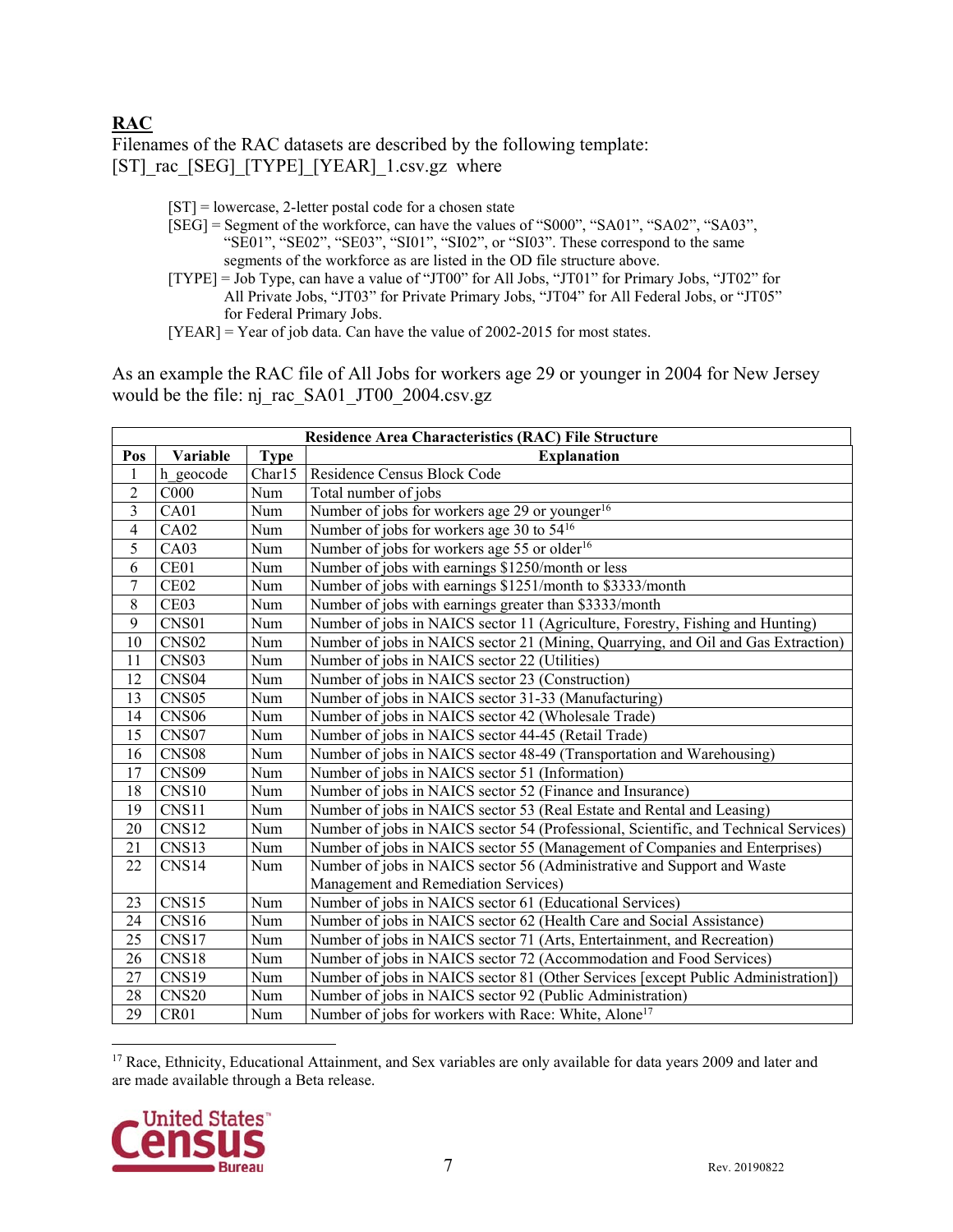| 30 | <b>CR02</b>      | <b>Num</b>        | Number of jobs for workers with Race: Black or African American Alone <sup>17</sup>            |
|----|------------------|-------------------|------------------------------------------------------------------------------------------------|
| 31 | CR <sub>03</sub> | Num               | Number of jobs for workers with Race: American Indian or Alaska Native Alone <sup>17</sup>     |
| 32 | CR <sub>04</sub> | Num               | Number of jobs for workers with Race: Asian Alone <sup>17</sup>                                |
| 33 | CR05             | Num               | Number of jobs for workers with Race: Native Hawaiian or Other Pacific Islander                |
|    |                  |                   | Alone $17$                                                                                     |
| 34 | CR07             | Num               | Number of jobs for workers with Race: Two or More Race Groups <sup>17</sup>                    |
| 35 | CT <sub>01</sub> | Num               | Number of jobs for workers with Ethnicity: Not Hispanic or Latino <sup>17</sup>                |
| 36 | CT <sub>02</sub> | Num               | Number of jobs for workers with Ethnicity: Hispanic or Latino <sup>17</sup>                    |
| 37 | CD01             | Num               | Number of jobs for workers with Educational Attainment: Less than high school <sup>17,18</sup> |
| 38 | CD <sub>02</sub> | Num               | Number of jobs for workers with Educational Attainment: High school or equivalent,             |
|    |                  |                   | no college $17,18$                                                                             |
| 39 | CD <sub>03</sub> | Num               | Number of jobs for workers with Educational Attainment: Some college or Associate              |
|    |                  |                   | degree <sup>17,18</sup>                                                                        |
| 40 | CD <sub>04</sub> | Num               | Number of jobs for workers with Educational Attainment: Bachelor's degree or                   |
|    |                  |                   | advanced degree <sup>17,18</sup>                                                               |
| 41 | CS01             | <b>Num</b>        | Number of jobs for workers with Sex: Male <sup>17</sup>                                        |
| 42 | CS <sub>02</sub> | Num               | Number of jobs for workers with Sex: Female <sup>17</sup>                                      |
| 43 | createdate       | Char <sub>8</sub> | Date on which data was created, formatted as YYYYMMDD                                          |

 $18$  Educational Attainment is only available for workers age 30 and older.

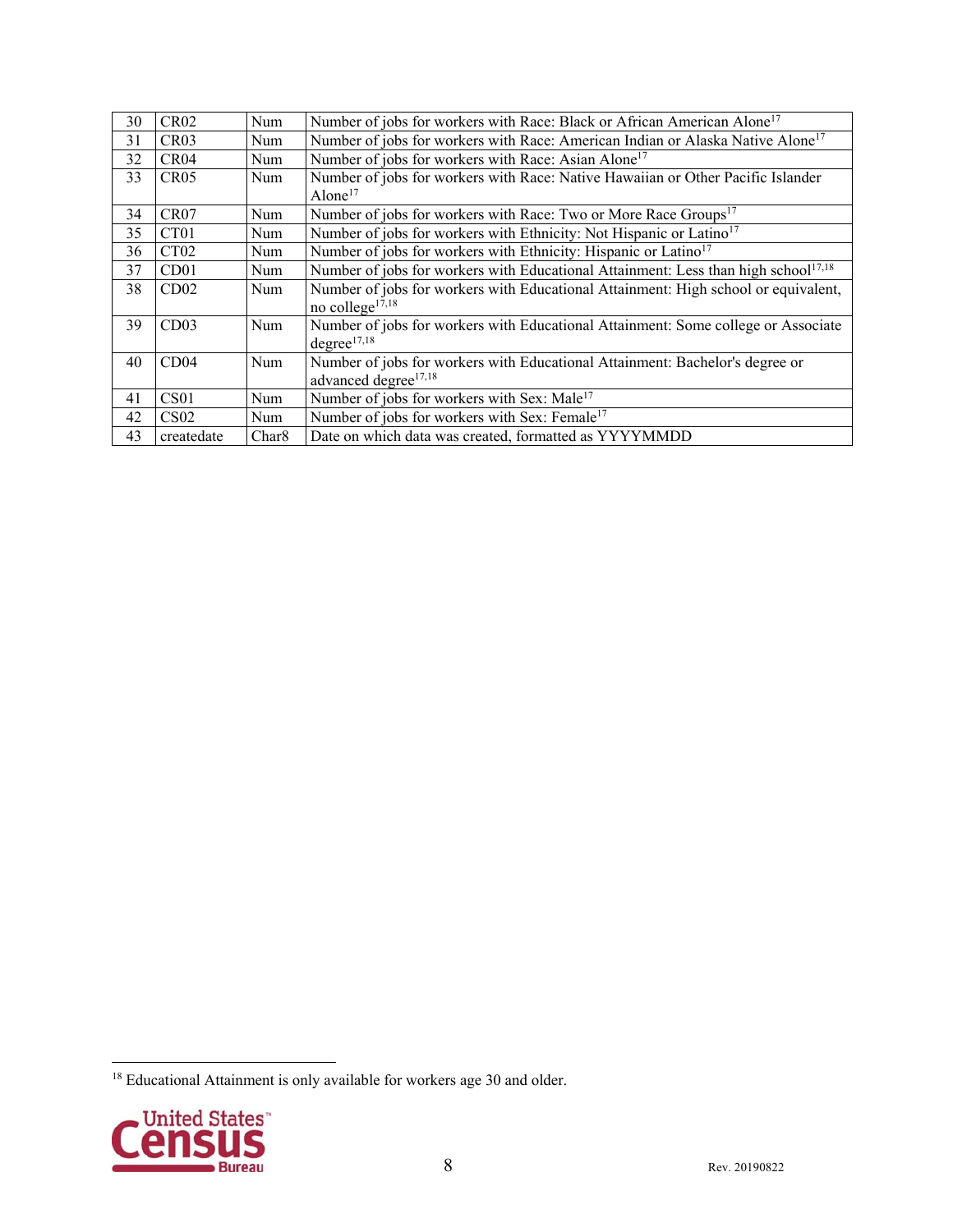#### **WAC**

Filenames of the WAC datasets are described by the following template: [ST]\_wac\_[SEG]\_[TYPE]\_[YEAR].csv.gz where

[ST] = lowercase, 2-letter postal code for a chosen state

- [SEG] = Segment of the workforce, can have the values of "S000", "SA01", "SA02", "SA03", "SE01", "SE02", "SE03", "SI01", "SI02", or "SI03". These correspond to the same segments of the workforce as are listed in the OD file structure above.
- [TYPE] = Job Type, can have a value of "JT00" for All Jobs, "JT01" for Primary Jobs, "JT02" for All Private Jobs, "JT03" for Private Primary Jobs, "JT04" for All Federal Jobs, or "JT05" for Federal Primary Jobs.

 $[YEAR] = Year of job data. Can have the value of 2002-2015 for most states.$ 

As an example the WAC file of Private Primary Jobs for workers earning more that \$3333/mo in 2008 for Iowa would be the file: ia\_wac\_SE03\_JT03\_2008.csv.gz

|                         | Workplace Area Characteristics (WAC) File Structure |              |                                                                                            |  |
|-------------------------|-----------------------------------------------------|--------------|--------------------------------------------------------------------------------------------|--|
| Pos                     | Variable                                            | <b>Type</b>  | <b>Explanation</b>                                                                         |  |
| 1                       | w geocode                                           |              | Charl 5   Workplace Census Block Code                                                      |  |
| $\overline{c}$          | C000                                                | Num          | Total number of jobs                                                                       |  |
| $\overline{\mathbf{3}}$ | CA01                                                | Num          | Number of jobs for workers age 29 or younger <sup>16</sup>                                 |  |
| $\overline{\mathbf{4}}$ | CA02                                                | Num          | Number of jobs for workers age 30 to 54 <sup>16</sup>                                      |  |
| 5                       | CA03                                                | Num          | Number of jobs for workers age 55 or older <sup>16</sup>                                   |  |
| $\overline{6}$          | CE01                                                | Num          | Number of jobs with earnings \$1250/month or less                                          |  |
| $\overline{7}$          | CE02                                                | Num          | Number of jobs with earnings \$1251/month to \$3333/month                                  |  |
| $\,8\,$                 | CE <sub>03</sub>                                    | Num          | Number of jobs with earnings greater than \$3333/month                                     |  |
| 9                       | CNS01                                               | Num          | Number of jobs in NAICS sector 11 (Agriculture, Forestry, Fishing and Hunting)             |  |
| 10                      | CNS <sub>02</sub>                                   | Num          | Number of jobs in NAICS sector 21 (Mining, Quarrying, and Oil and Gas Extraction)          |  |
| 11                      | CNS <sub>03</sub>                                   | Num          | Number of jobs in NAICS sector 22 (Utilities)                                              |  |
| 12                      | CNS <sub>04</sub>                                   | Num          | Number of jobs in NAICS sector 23 (Construction)                                           |  |
| 13                      | CNS <sub>05</sub>                                   | Num          | Number of jobs in NAICS sector 31-33 (Manufacturing)                                       |  |
| 14                      | CNS <sub>06</sub>                                   | Num          | Number of jobs in NAICS sector 42 (Wholesale Trade)                                        |  |
| 15                      | CNS07                                               | Num          | Number of jobs in NAICS sector 44-45 (Retail Trade)                                        |  |
| 16                      | CNS <sub>08</sub>                                   | $\mbox{Num}$ | Number of jobs in NAICS sector 48-49 (Transportation and Warehousing)                      |  |
| 17                      | CNS <sub>09</sub>                                   | Num          | Number of jobs in NAICS sector 51 (Information)                                            |  |
| 18                      | CNS10                                               | Num          | Number of jobs in NAICS sector 52 (Finance and Insurance)                                  |  |
| 19                      | CNS11                                               | Num          | Number of jobs in NAICS sector 53 (Real Estate and Rental and Leasing)                     |  |
| 20                      | CNS <sub>12</sub>                                   | Num          | Number of jobs in NAICS sector 54 (Professional, Scientific, and Technical Services)       |  |
| 21                      | CNS13                                               | Num          | Number of jobs in NAICS sector 55 (Management of Companies and Enterprises)                |  |
| 22                      | CNS14                                               | Num          | Number of jobs in NAICS sector 56 (Administrative and Support and Waste                    |  |
|                         |                                                     |              | Management and Remediation Services)                                                       |  |
| 23                      | CNS15                                               | Num          | Number of jobs in NAICS sector 61 (Educational Services)                                   |  |
| 24                      | CNS16                                               | Num          | Number of jobs in NAICS sector 62 (Health Care and Social Assistance)                      |  |
| 25                      | CNS17                                               | Num          | Number of jobs in NAICS sector 71 (Arts, Entertainment, and Recreation)                    |  |
| 26                      | CNS18                                               | Num          | Number of jobs in NAICS sector 72 (Accommodation and Food Services)                        |  |
| 27                      | CNS19                                               | Num          | Number of jobs in NAICS sector 81 (Other Services [except Public Administration])          |  |
| 28                      | CNS20                                               | Num          | Number of jobs in NAICS sector 92 (Public Administration)                                  |  |
| 29                      | CR01                                                | Num          | Number of jobs for workers with Race: White, Alone <sup>17</sup>                           |  |
| 30                      | CR02                                                | $\mbox{Num}$ | Number of jobs for workers with Race: Black or African American Alone <sup>17</sup>        |  |
| 31                      | CR <sub>03</sub>                                    | Num          | Number of jobs for workers with Race: American Indian or Alaska Native Alone <sup>17</sup> |  |
| $\overline{32}$         | CR <sub>04</sub>                                    | Num          | Number of jobs for workers with Race: Asian Alone <sup>17</sup>                            |  |

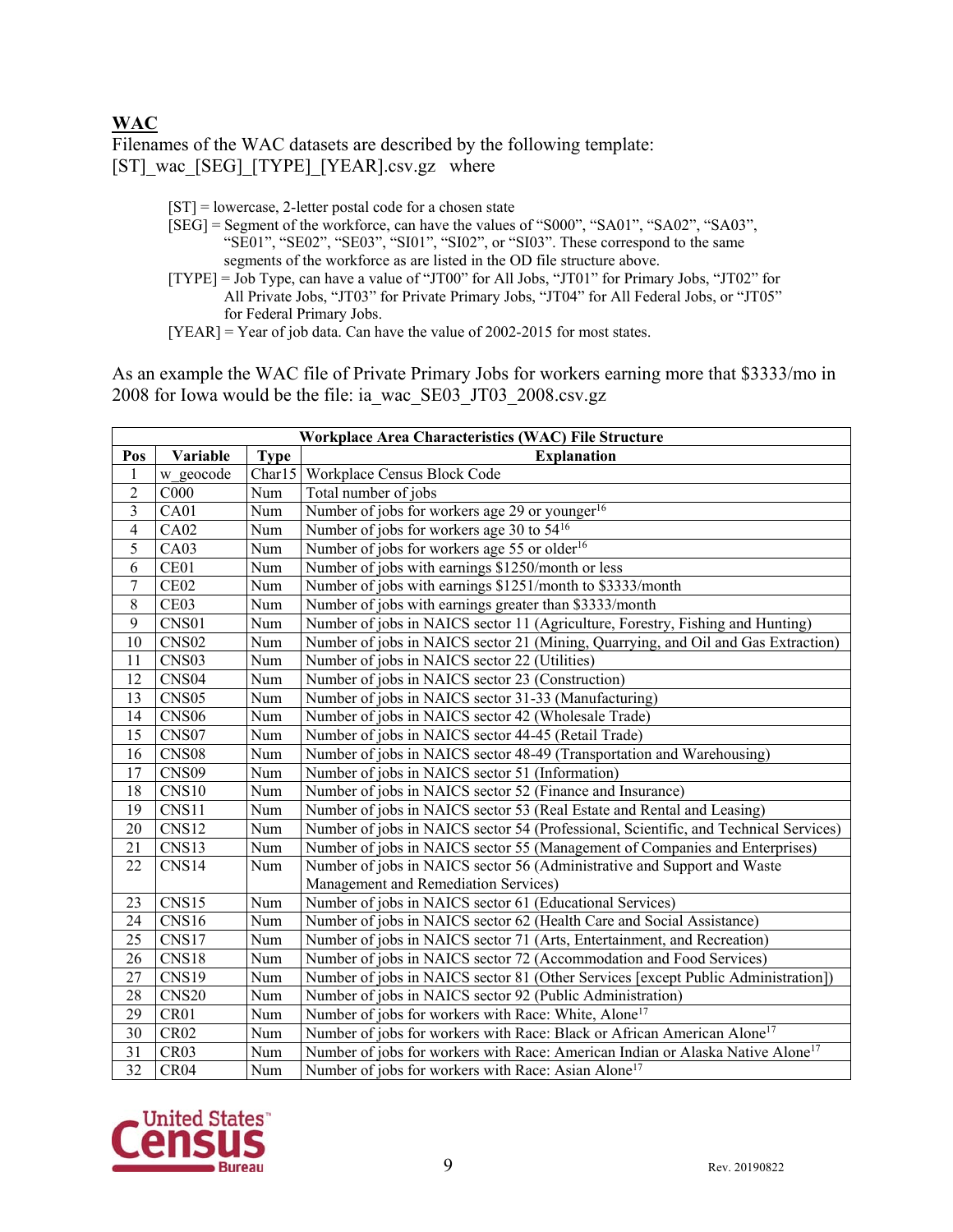| 33 | CR05              | Num               | Number of jobs for workers with Race: Native Hawaiian or Other Pacific Islander                |
|----|-------------------|-------------------|------------------------------------------------------------------------------------------------|
|    |                   |                   | Alone $17$                                                                                     |
| 34 | CR07              | Num               | Number of jobs for workers with Race: Two or More Race Groups <sup>17</sup>                    |
| 35 | CT01              | Num               | Number of jobs for workers with Ethnicity: Not Hispanic or Latino <sup>17</sup>                |
| 36 | CT <sub>02</sub>  | Num               | Number of jobs for workers with Ethnicity: Hispanic or Latino <sup>17</sup>                    |
| 37 | CD01              | Num               | Number of jobs for workers with Educational Attainment: Less than high school <sup>17,18</sup> |
| 38 | CD02              | Num               | Number of jobs for workers with Educational Attainment: High school or equivalent,             |
|    |                   |                   | no college <sup>17,18</sup>                                                                    |
| 39 | CD03              | Num               | Number of jobs for workers with Educational Attainment: Some college or Associate              |
|    |                   |                   | degree <sup>17,18</sup>                                                                        |
| 40 | CD04              | Num               | Number of jobs for workers with Educational Attainment: Bachelor's degree or                   |
|    |                   |                   | advanced degree <sup>17,18</sup>                                                               |
| 41 | CS <sub>01</sub>  | Num               | Number of jobs for workers with Sex: Male <sup>17</sup>                                        |
| 42 | CS <sub>02</sub>  | Num               | Number of jobs for workers with Sex: Female <sup>17</sup>                                      |
| 43 | CFA01             | Num               | Number of jobs for workers at firms with Firm Age: 0-1 Years <sup>19</sup>                     |
| 44 | CFA02             | Num               | Number of jobs for workers at firms with Firm Age: 2-3 Years <sup>19</sup>                     |
| 45 | CFA03             | Num               | Number of jobs for workers at firms with Firm Age: $4-5 \text{ Years}^{19}$                    |
| 46 | CFA04             | Num               | Number of jobs for workers at firms with Firm Age: 6-10 Years <sup>19</sup>                    |
| 47 | CFA05             | Num               | Number of jobs for workers at firms with Firm Age: $11 + Years19$                              |
| 48 | CFS01             | Num               | Number of jobs for workers at firms with Firm Size: 0-19 Employees <sup>19,20</sup>            |
| 49 | CFS <sub>02</sub> | Num               | Number of jobs for workers at firms with Firm Size: 20-49 Employees <sup>19,20</sup>           |
| 50 | CFS03             | Num               | Number of jobs for workers at firms with Firm Size: 50-249 Employees <sup>19,20</sup>          |
| 51 | CFS <sub>04</sub> | Num               | Number of jobs for workers at firms with Firm Size: 250-499 Employees <sup>19,20</sup>         |
| 52 | CFS <sub>05</sub> | Num               | Number of jobs for workers at firms with Firm Size: 500+ Employees <sup>19,20</sup>            |
| 53 | createdate        | Char <sub>8</sub> | Date on which data was created, formatted as YYYYMMDD                                          |

<sup>20</sup> For firms 1 year and older, firm size is the national size of the firm in March of the *previous* year.



<sup>&</sup>lt;sup>19</sup> Firm Age and Firm Size variables are only available for data years 2011 and later, for All Private Jobs (JT02), and are made available through a Beta release.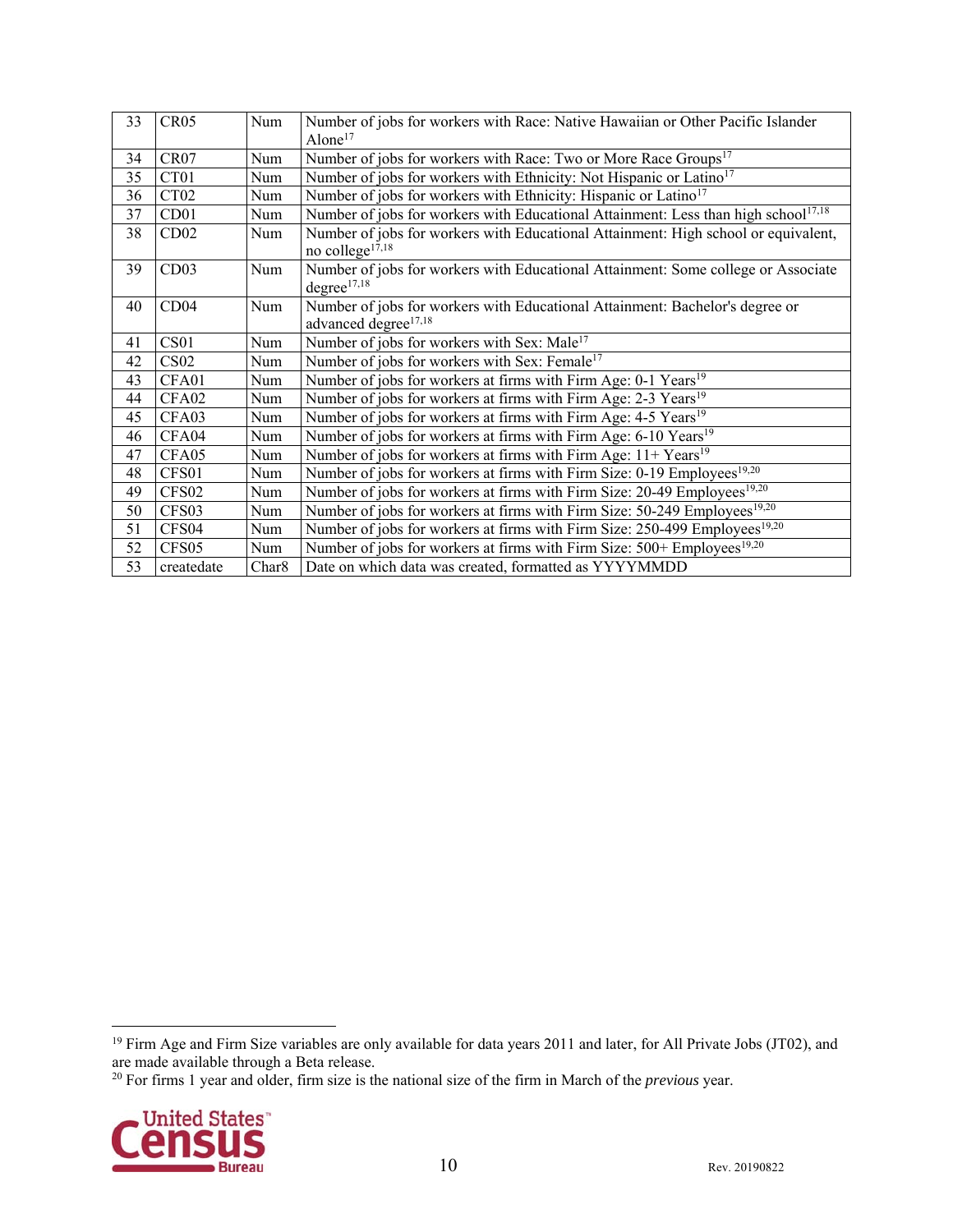# **Geography Crosswalk**

Filenames of the geography crosswalk datasets are described by the following template: [ST] xwalk.csv.gz where

[ST] = lowercase, 2-letter postal code for a chosen state

As an example the geography crosswalk file for Michigan would be the file: mi\_xwalk.csv.gz

#### *Code Vintages*

The primary key/identifier in the Geography Crosswalk is the 2010 Census Tabulation Block Code (tabblk2010). This code does not change between Decennial Censuses and can be used to link to the geocodes in the OD/RAC/WAC files. All other geographic codes in the crosswalk are "current" and represent the most recent definitions of the legal, statistical, or administrative areas as integrated into LODES and OnTheMap.

|                         | <b>Geography Crosswalk File Structure</b> |                   |                                                                                                    |  |
|-------------------------|-------------------------------------------|-------------------|----------------------------------------------------------------------------------------------------|--|
| Pos                     | Variable                                  | <b>Type</b>       | Explanation <sup>21</sup>                                                                          |  |
|                         | tabblk2010                                | Char15            | 2010 Census Tabulation Block Code                                                                  |  |
| $\overline{c}$          | st                                        | Char <sub>2</sub> | <b>FIPS State Code</b>                                                                             |  |
| $\overline{\mathbf{3}}$ | stusps                                    | Char2             | <b>USPS</b> State Code                                                                             |  |
| $\overline{4}$          | stname                                    |                   | Char100 State Name                                                                                 |  |
| 5                       | cty                                       | Char5             | FIPS County Code                                                                                   |  |
| 6                       | ctyname                                   | Char100           | County or County Equivalent Name                                                                   |  |
| 7                       | trct                                      | Char11            | Census Tract Code                                                                                  |  |
| 8                       | trctname                                  |                   | Char100 Tract Name, formatted with County and State                                                |  |
| 9                       | bgrp                                      | Char12            | Census Blockgroup Code                                                                             |  |
| 10                      | bgrpname                                  | Char100           | Census Blockgroup Name, formatted with Tract, County, and State                                    |  |
| 11                      | cbsa                                      | Char <sub>5</sub> | CBSA (Metropolitan/Micropolitan Area) Code                                                         |  |
| 12                      | cbsaname                                  | Char100           | CBSA (Metropolitan/Micropolitan Area) Name                                                         |  |
| 13                      | zcta                                      | Char5             | ZIP Code Tabulation Area (ZCTA) Code                                                               |  |
| 14                      | zctaname                                  | Char100           | <b>ZCTA</b> Name                                                                                   |  |
| 15                      | stplc                                     | Char7             | Nationally Unique Place Code, (FIPS State + FIPS Place)                                            |  |
| 16                      | stplcname                                 | Char100           | Place Name                                                                                         |  |
| 17                      | ctycsub                                   | Char10            | Nationally Unique County Subdivision Code, (FIPS State + FIPS County + FIPS<br>County Subdivision) |  |
| 18                      | ctycsubname                               | Char100           | County Subdivision Name                                                                            |  |
| 19                      | stcd116                                   | Char4             | Nationally Unique $116th$ Congressional District Code, (FIPS State + 2-digit District              |  |
|                         |                                           |                   | Number) $^{22}$                                                                                    |  |
| 20                      | stcd116name                               |                   | Charl 00   116 <sup>th</sup> Congressional District Name                                           |  |
| 21                      | stsldl                                    | Char5             | Nationally Unique State Legislative District, Lower Chamber, (FIPS State + 3-digit                 |  |
|                         |                                           |                   | District Number)                                                                                   |  |
| 22                      | stsldlname                                |                   | Charl00 State Legislative District Chamber, Lower Chamber                                          |  |

 $\overline{a}$  $^{21}$  All codes are constructed to be nationally unique. For areas that do not have a FIPS or other identifier that is nationally unique, the State FIPS or both State and County FIPS codes are prepended to create uniqueness. Source information for each geography can be found at

lehd.ces.census.gov/applications/help/onthemap.html#!geographic\_data.<br><sup>22</sup> States with At Large districts have a district code of "00". State equivalents with Resident Commissioners or Delegates have a district code of "98".